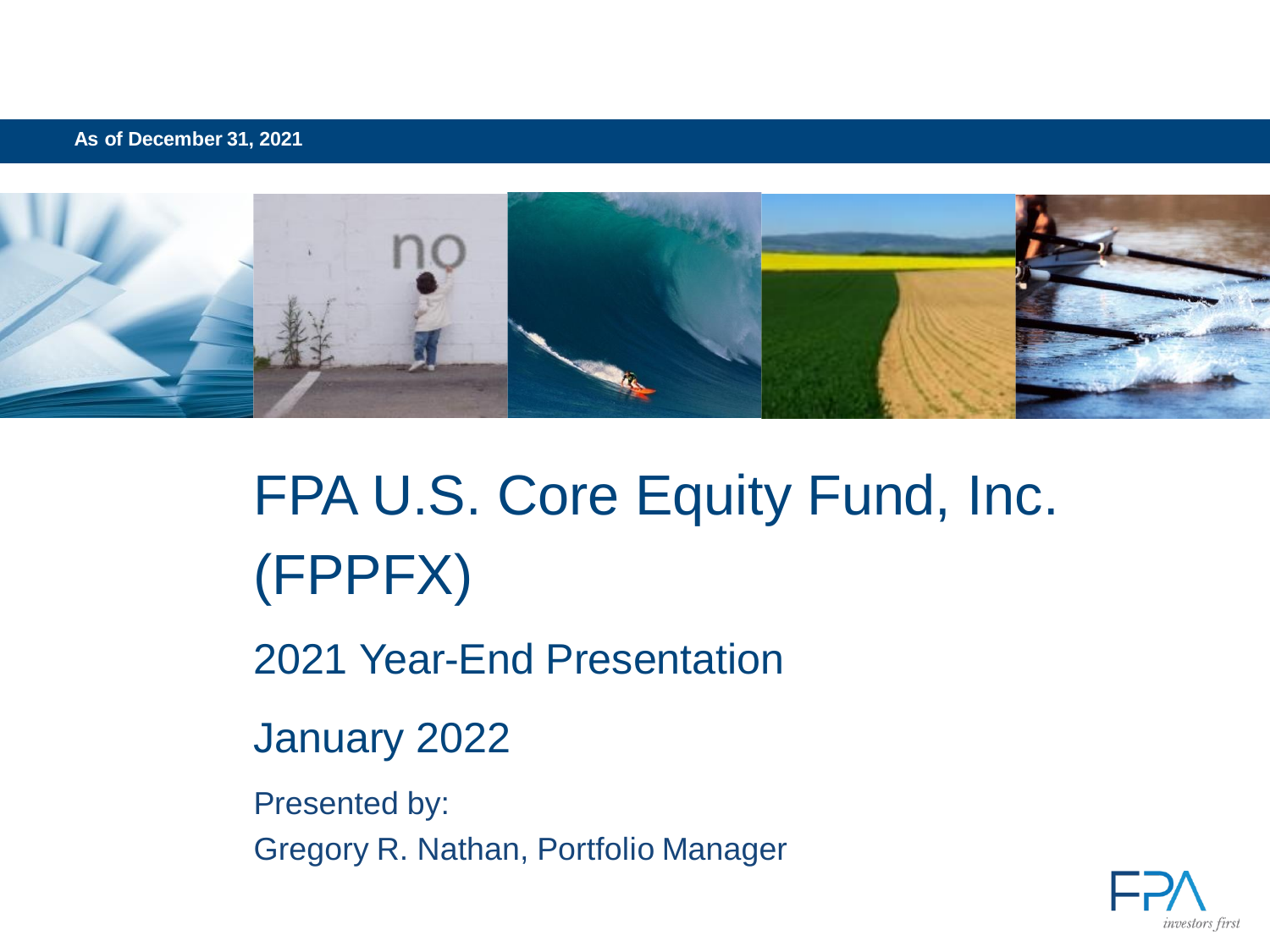| <b>Trailing Performance (%)</b> |       |       |        |         |         |           |
|---------------------------------|-------|-------|--------|---------|---------|-----------|
| As of December 31, 2021         | QTD   | YTD   | 1 Year | 3 Years | 5 Years | 10 Years* |
| FPA U.S. Core Equity Fund       | 8.01  | 22.86 | 22.86  | 27.18   | 15.23   | 12.84     |
| S&P 500                         | 11.03 | 28.71 | 28.71  | 26.07   | 18.47   | 16.55     |

Periods greater than one vear are annualized. Fund performance is shown net of all fees and expenses. Fund performance is calculated on a total return basis which includes reinvestment of all distributions. Fund performance does not reflect the deduction of taxes that a shareholder would pay on Fund distributions or the redemption of Fund shares, which would lower these returns. Comparison to any index is for illustrative purposes only. An investor cannot invest directly in an index. The Fund does not include outperformance of any index or benchmark in its investment objectives.

Past performance is no guarantee of future results and current performance may be higher or lower than the performance shown. This data represents past performance and investors should understand that investment returns and principal values fluctuate, so that when you redeem your investment it may be worth more or less than its original cost. The Fund's total expense ratio is 1.34% and the net expense ratio is 1.22%, as of its most recent prospectus. Current month-end performance data, which may be lower or higher than the performance data quoted, may be obtained at www.fpa.com or by calling toll-free, 1-800-982-4372.

The Investment Advisory Agreement ("IAA") between the Fund and First Pacific Advisors, LP (the "Adviser" or "FPA"), the Fund's investment adviser, requires FPA to reduce its investment advisory fee to the extent necessary to reimburse the Fund for any annual expenses (exclusive of interest, taxes, the cost of brokerage and research services, legal expenses related to portfolio securities, and extraordinary expenses such as litigation, merger, reorganization or recapitalization) in excess of 1.50% of the first \$30 million and 1% of the remaining average net assets of the Fund for the year. This agreement is coterminous with the IAA, and Fund's Board of Trustees reviews the IAA annually as of Oct. 1 each year. The IAA may be terminated by the Fund's Board of Trustees, by the vote of a majority of the Fund's shareholders, or by the Adviser.

\* On September 1, 2015, the Fund changed its name to FPA U.S. Value Fund, Inc. The current portfolio manager assumed management of the Fund on September 1, 2015. Contemporaneous with this change, the Fund transitioned to its current investment strategy. Performance prior to September 1, 2015 reflects the performance of the prior portfolio manager and investment strategy. Performance prior to September 1, 2015 is not indicative of performance for any subsequent periods. The transition took place during the time period from September 1, 2015 to September 30, 2015.

Effective December 28, 2020, the Fund changed its name to FPA U.S. Core Equity Fund, Inc., from FPA U.S. Value Fund, Inc. and adopted the S&P 500 as its formal benchmark. **Please refer to the end of the presentation for important disclosures.**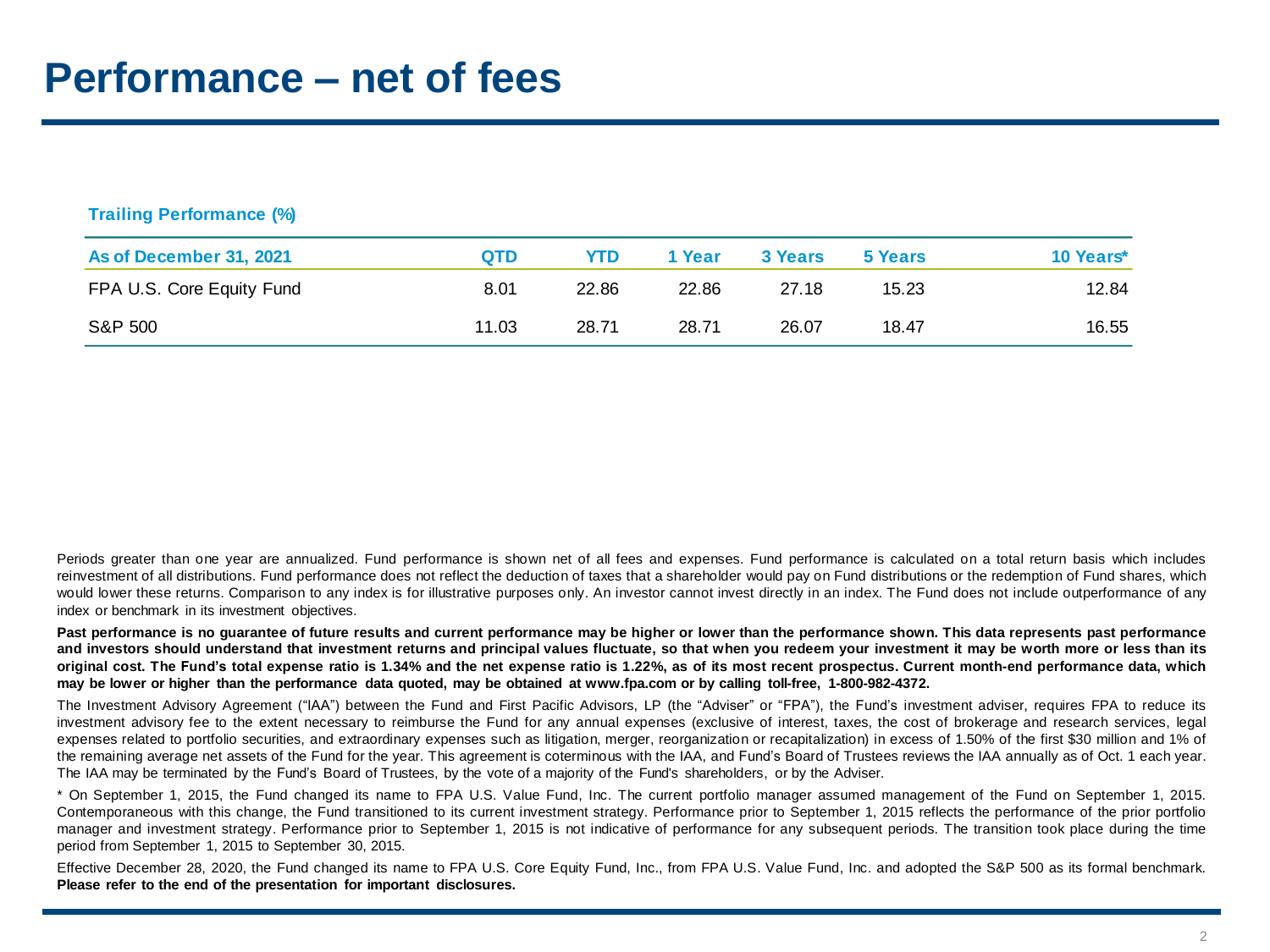### **Fund highlights and outlook**

- In 2021, the Fund returned 22.86% (24.11% gross<sup>\*</sup>) compared to the S&P 500's (the "Index") 28.71% total return
	- ‒ Over the past three years, the Fund's annualized return of 27.18% (28.68%\* gross) compares favorably to the S&P 500's 26.07% annualized total return
- We believe the backdrop for investing in mid-large capitalization, secularly growing companies remains attractive just as it has been over the past decade, as of 12/31/2021
	- ‒ The Coronavirus has accelerated the growth/market share gains of many established pre-Covid-19 winners
	- $-$  10-year U.S. treasury rate at  $\sim$  1.5% (as of 12/31/2021) is near all-time historical lows
		- We think this helps drive investor demand for high quality, growing, liquid, mid-large cap equities

As of December 31, 2021

Please see page 2 for net performance of the Fund since inception and fee waiver information along with other important disclosures. Past performance is no guarantee, nor is it **indicative, of future results.**

<sup>\*</sup> Gross performance reflects the compounded monthly gross returns before the deduction of any fees or expenses. Gross performance is being shown for illustrative purposes only and it does not represent the return an investor can or should expect to receive. Actual returns would be lower if fees and expenses were included. Fund shareholders may only invest or redeem their shares at net asset value.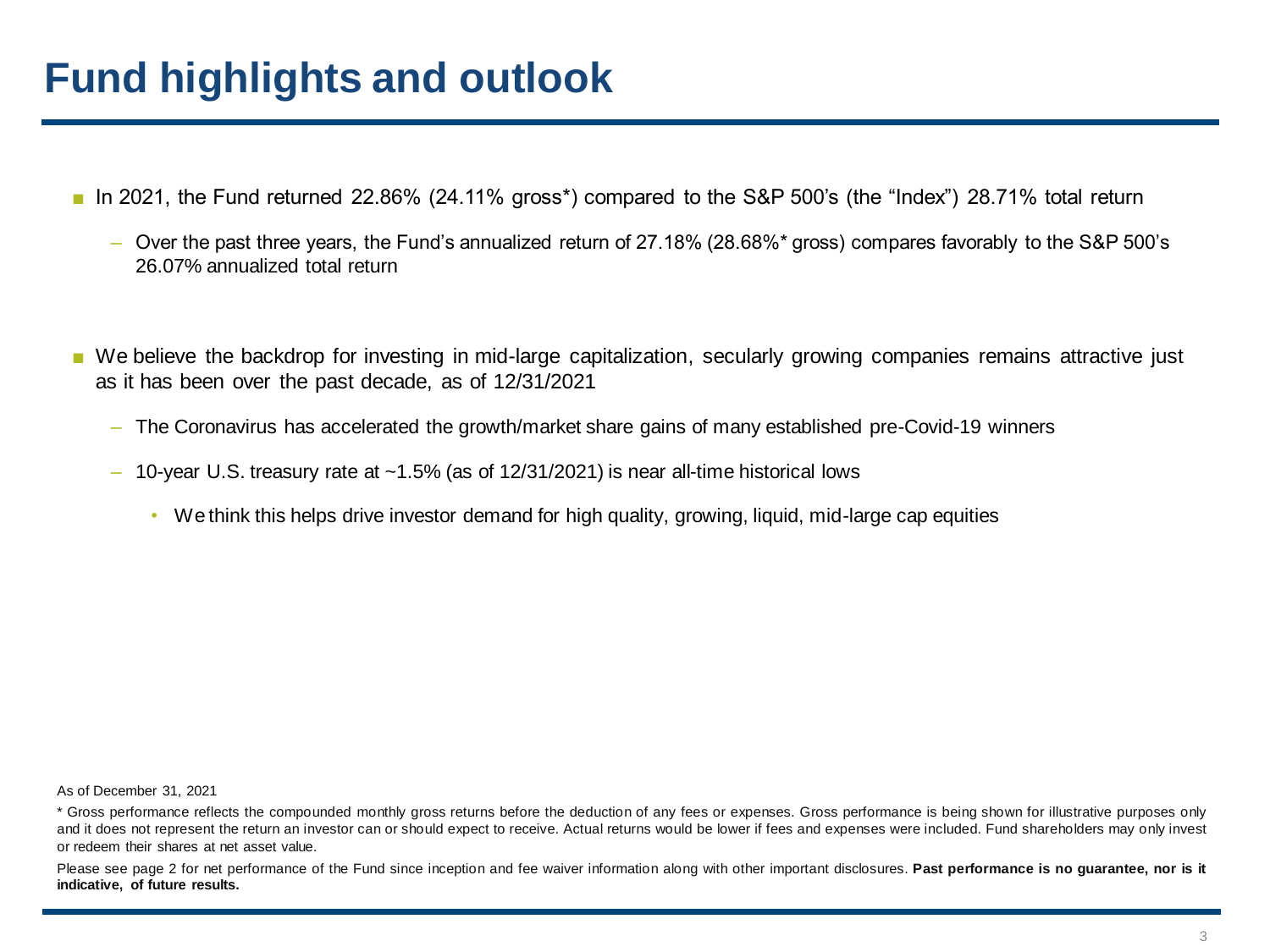### **Fund overview**

#### Investment objective

■ The primary objective is long-term growth of capital. Current income is a secondary consideration

#### Goal

- Generate returns in excess of the S&P 500 Index over full market cycles<sup>\*</sup>
- Create a better version of the S&P500 by:
	- ‒ Eliminating the worst parts of the Index by being willing to avoid altogether and significantly underweight certain sectors that are in structural decline
	- $-$  Accentuating what we believe is the top  $~10\%$  of the Index where there is sustainable growth
	- ‒ Maintaining reasonable diversification to mitigate risk

#### Investment philosophy

- Seek to avoid permanent capital impairment
- Seek to invest in, what we believe are, quality, growing businesses at attractive valuations
- Look for companies with good management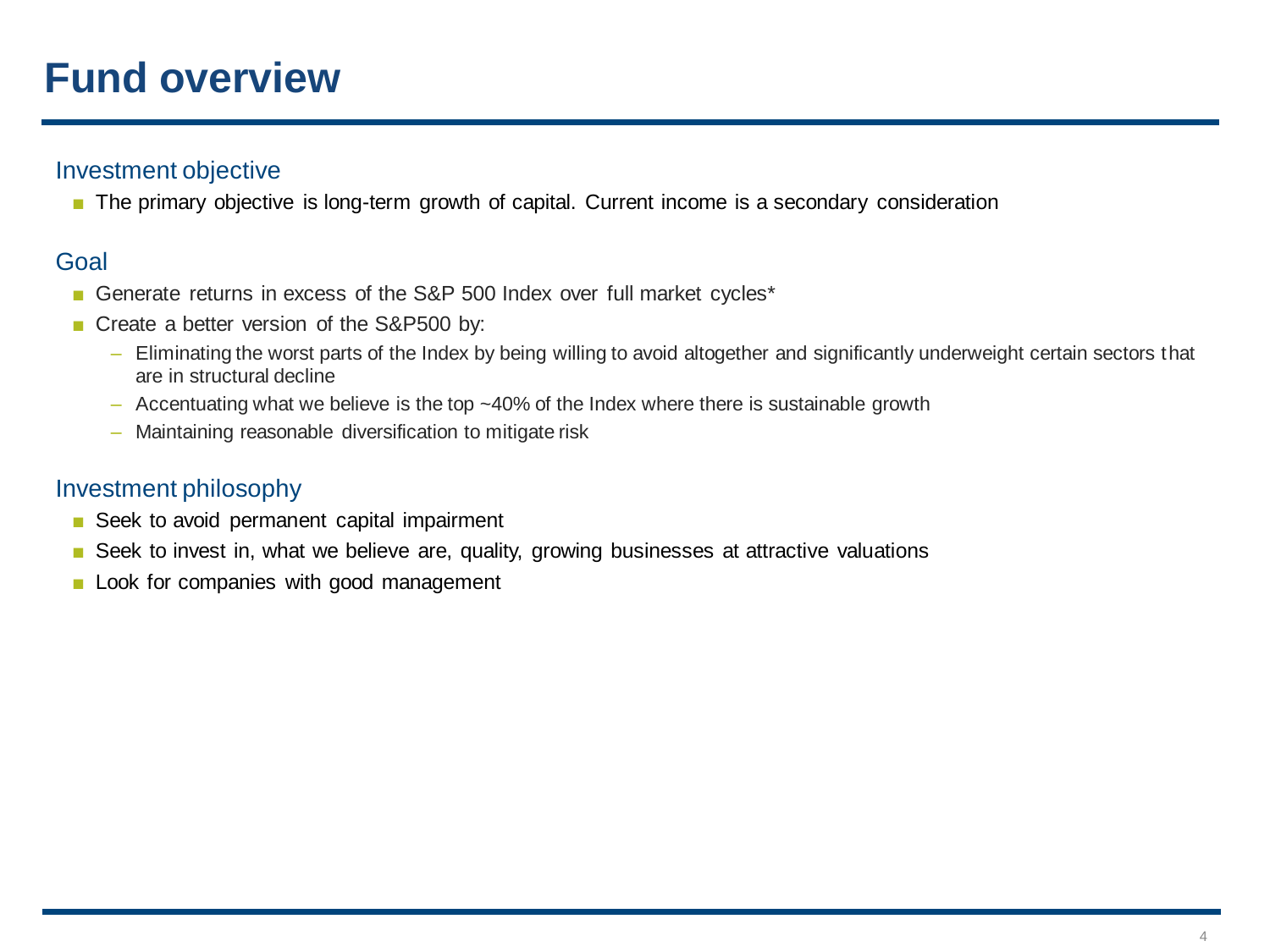### **Portfolio construction parameters**

#### Broad market capitalization

- The Fund will generally invest in companies with market caps of \$2 billion or more at time of initial purchase
- Allows us to invest wherever the best opportunities arise

#### U.S. companies

 $\blacksquare$  At least 80% of net assets will be invested in U.S. companies<sup>1</sup>

#### Opportunistic foreign investments

■ Up to 20% of net assets may be invested in non-U.S. securities

#### Appropriate diversification

- Individual positions will not exceed 5% of total assets at time of purchase
- Cash typically will not exceed 10% of net assets

<sup>1</sup> Includes companies which alone or on a consolidated basis derive the highest concentration of annual revenue, earnings, or assets from goods produced, sales made, or services performed in the U.S. It also includes companies that (i) are organized under the laws of, or have its principal office in the United States; (ii) have its principal securities trading market in the United States; or (iii) issue securities denominated in the currency of the United States.

This summary of portfolio construction parameters highlights targeted or "typical" portfolio construction goals within the Fund. However, specific investment criteria may vary. The Prospectus describes the Fund's investment objective and policies and other matters of interest to prospective investors. Please read the Prospectus carefully before investing. **Please refer to the end of the presentation for important disclosures.**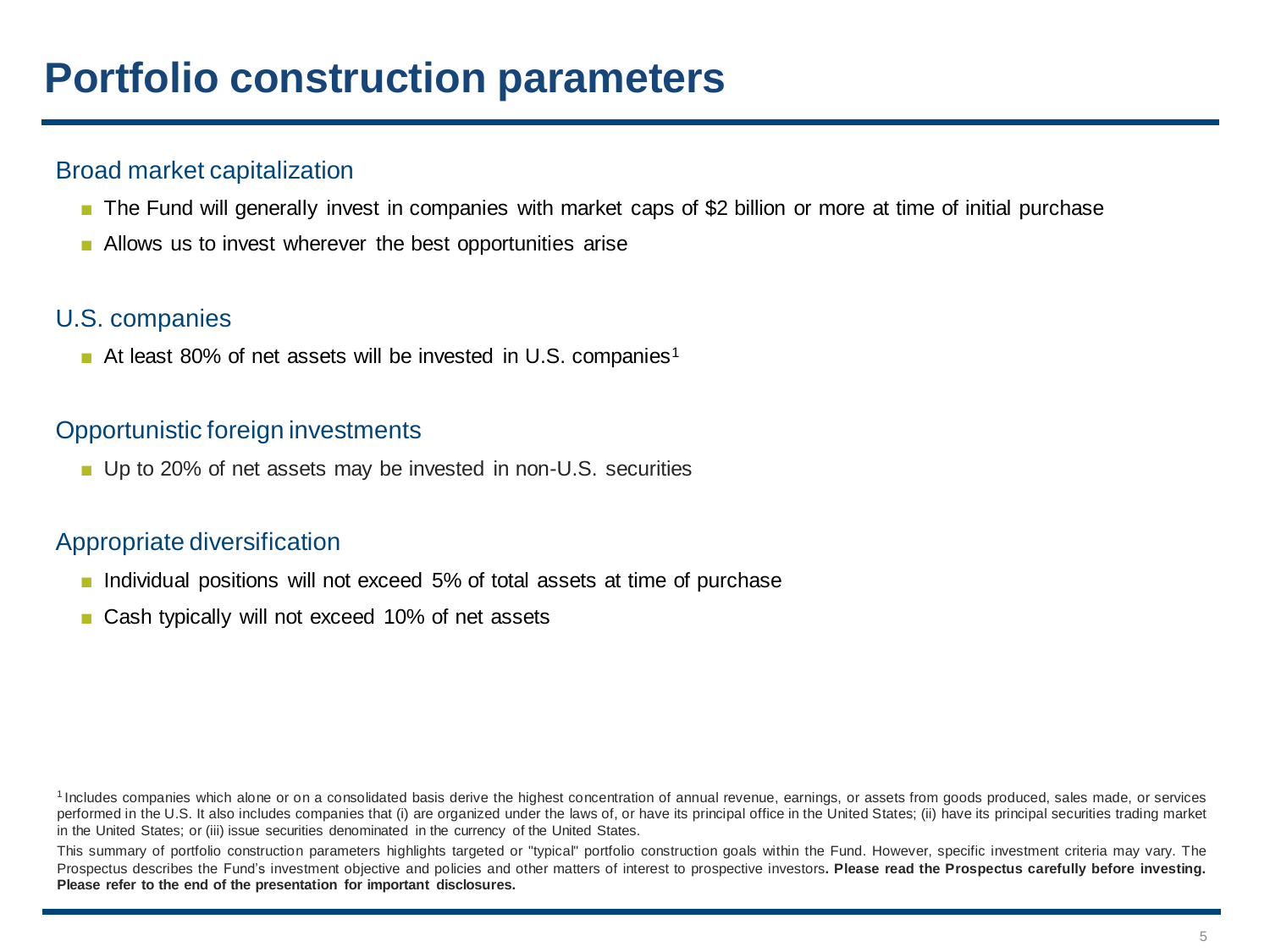### **Portfolio construction process**

#### Create a diversified portfolio seeking above average risk-adjusted returns over the long-term

- The world is dynamic with change taking place seemingly faster than ever before
	- ‒ Therefore, we believe it is important to have a diversified portfolio to mitigate unforeseen risks, namely disruption to business models
- We consider investing in all industries at any given time
- But we will not invest in all industries if that means taking undue risk and/or negatively impacting long-term returns

#### Deconstruct the S&P 500

- Eliminate or underweight unfavorable sectors due to relative inferior quality, lack of above average growth and/or unattractive valuations
- From the remaining sectors that meet our criteria, sector weights are based on long-term industry fundamentals coupled with the relative attractiveness of various companies within those sectors centered on business model sustainability, normalized long-term earnings growth rates and valuation
- Consider select investments outside the U.S. and/or S&P 500 that we believe offer compelling risk-adjusted returns
- The goal is to be as close to fully invested as possible
	- ‒ Cash is a byproduct of what remains after making investments in the industries and companies we view attractive at the relative position weightings we deem appropriate based on sector risks coupled with our estimate of the companies' prospective returns over the long-term

This summary of the portfolio construction process highlights targeted or "typical" portfolio construction goals within the Fund. However, specific investment restrictions may vary. The Prospectus describes the Fund's investment objective and policies and other matters of interest to prospective investors. Please read the Prospectus carefully before investing. There is no quarantee that the Fund's investment objective will be achieved or that the processes employed will be successful. Please refer to the end of the presentation for **important disclosures.**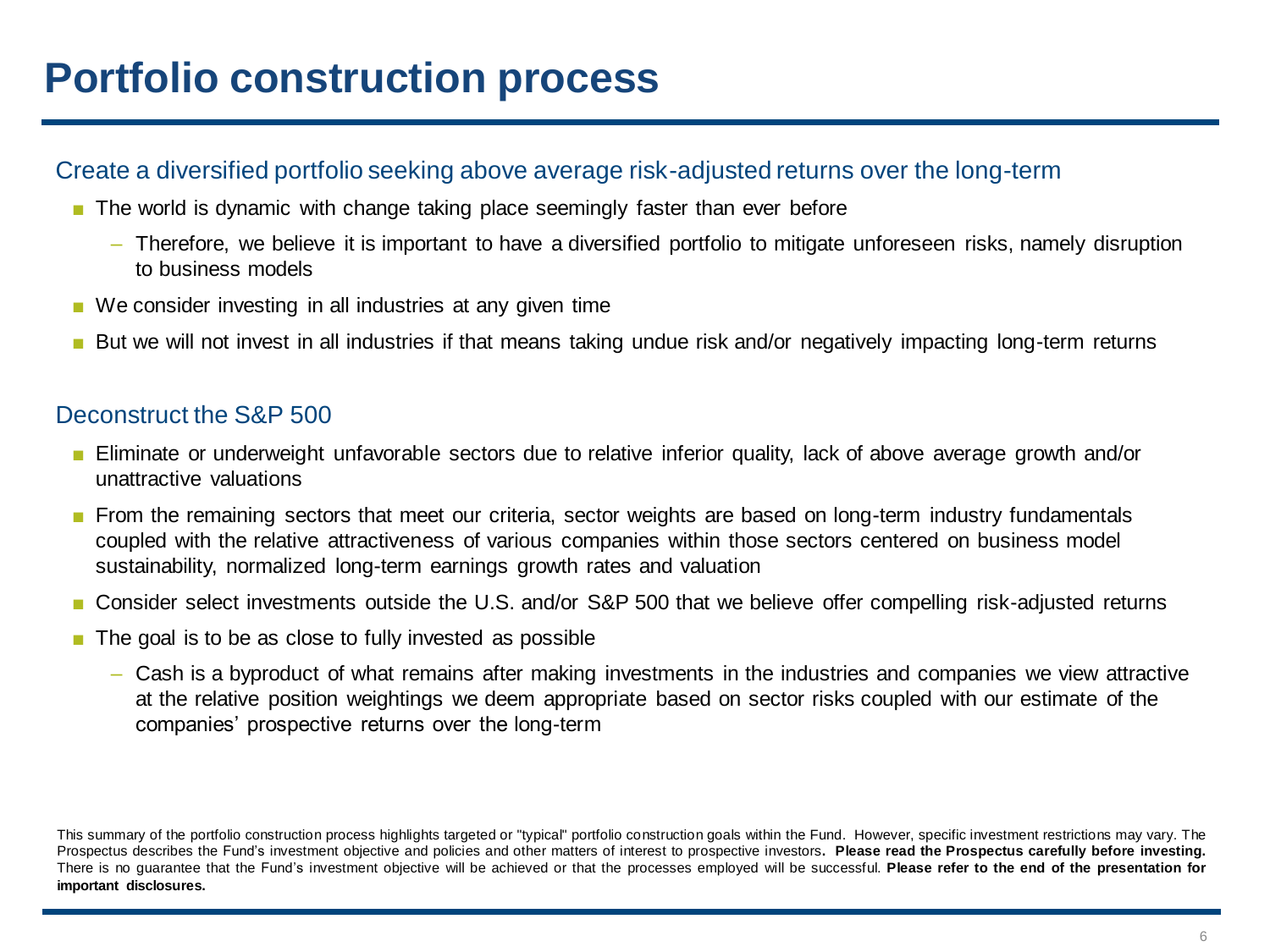# **Avoiding worst parts & embracing best aspects of S&P 500**

#### Seek alpha by trying to avoid biggest losers and then secondarily, trying to pick potential winners



Median Cumulative Return (2017-2021)

#### We believe having the right active share is key to generating attractive risk-adjusted performance

- First, try to avoid the bottom ~20% of the Index, which is generally tied to growth challenged businesses
- Second, try to identify the top ~40% of the Index and double down on those companies  $\rightarrow$  ~80%+ of portfolio
- Third, add what we believe are some compelling, high quality mid-large cap U.S. and/or foreign equities not in the Index  $\rightarrow$  ~10%+ of portfolio

Chart Source: Capital IQ. As of December 31, 2021.

Active Share is 57.5% as of December 31, 2021. *Active Share* is defined as the percentage of the Fund's portfolio that differs from the holdings of the Fund's benchmark. The Fund's benchmark is the S&P 500 Index. Past performance is no guarantee, nor is it indicative, of future results. Please see the end of this presentation for important disclosures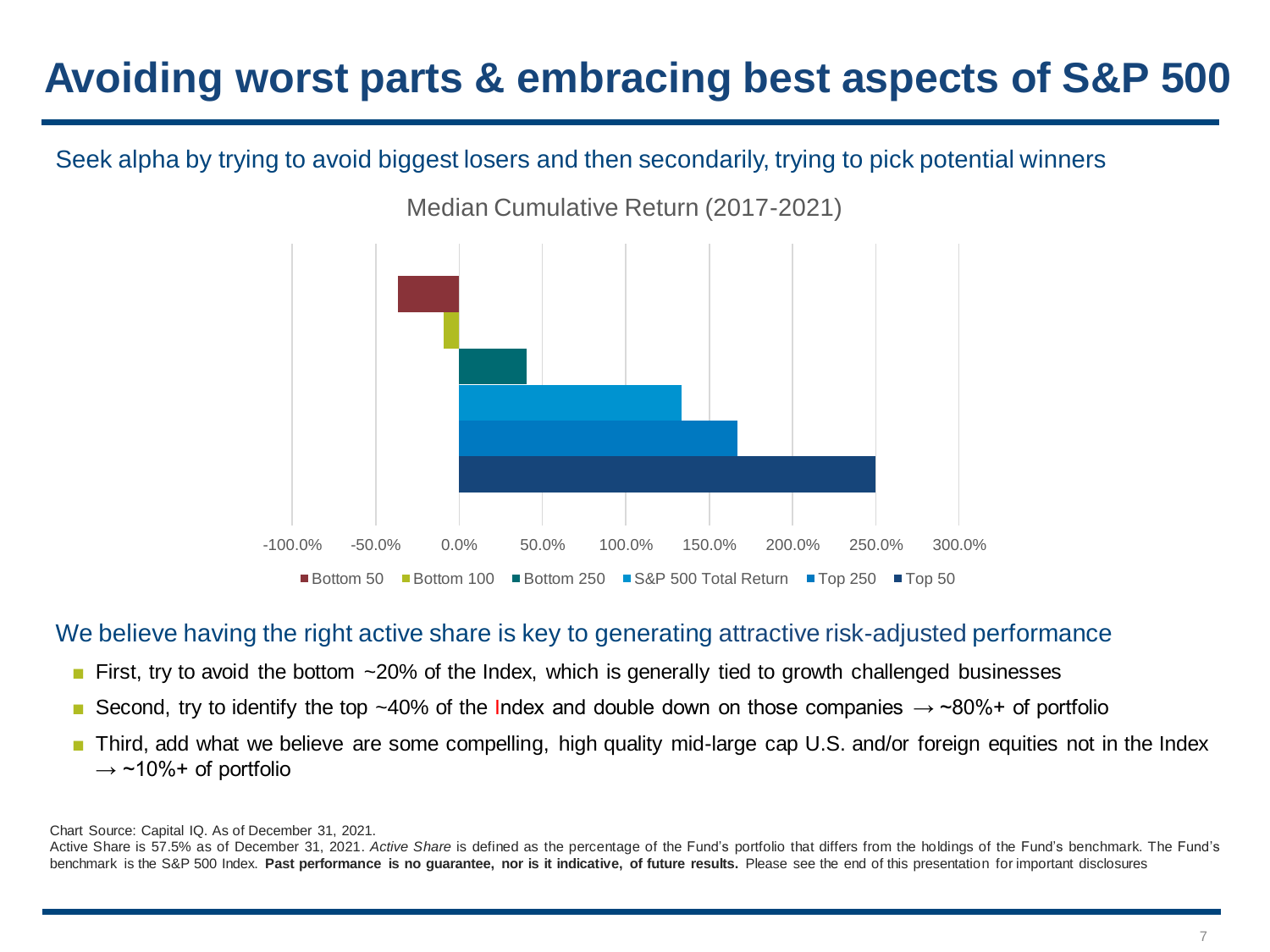### **U.S. Core Equity seeks to invest in growing companies**

- $\triangleright$  Global growth tied to the internet, digital, mobile and Metaverse revolution
- $\triangleright$  We believe a majority of the portfolio should benefit from these multi-year secular trends including:
	- Digital Advertising: Alphabet, Meta Platforms, Amazon.com, Microsoft, American Express
	- Cloud Computing: Amazon.com, Microsoft, Alphabet, Accenture
	- E-Commerce: Amazon.com, Meta Platforms, Nike, Adidas, Home Depot, Lowe's, Go Daddy, Starbucks, Ulta Beauty, Shopify, Avalara, MercardoLibre
	- Digital Payments: Visa, PayPal, Mastercard, Apple, American Express
	- Mobile Operating System: Apple, Alphabet
	- Digital Media/Music: Netflix, Alphabet, Disney, Comcast, Universal Music Group, Spotify
	- Software as a Service: Microsoft, Autodesk, Adobe, Salesforce
	- Digital/Mobile Gaming: Microsoft, Activision, Electronic Arts, Take-Two Interactive, Nvidia, Meta Platforms
	- Digital Health: United Healthcare, Anthem, Humana, Apple
	- Online Travel Bookings: Alphabet
	- 5G: Qualcomm, Apple, Alphabet
	- Cryptocurrency: PayPal
	- Autonomous Vehicle Software: Alphabet
	- Cybersecurity: Zscaler, CrowdStrike, Palantir Technologies
	- The Metaverse: Meta Platforms, Microsoft, Nvidia, AMD, Apple, Qualcomm

Fund holdings as of December 31, 2021. References to individual securities are for informational purposes only and should not be construed as recommendations by the Fund, the Portfolio Managers, the Adviser, or the distributor. It should not be assumed, and there is no quarantee, that any of these securities will be profitable or will benefit from the multisecular trends discussed herein. Please see page 13 for a full list of Fund holdings and portfolio weights as of December 31, 2021.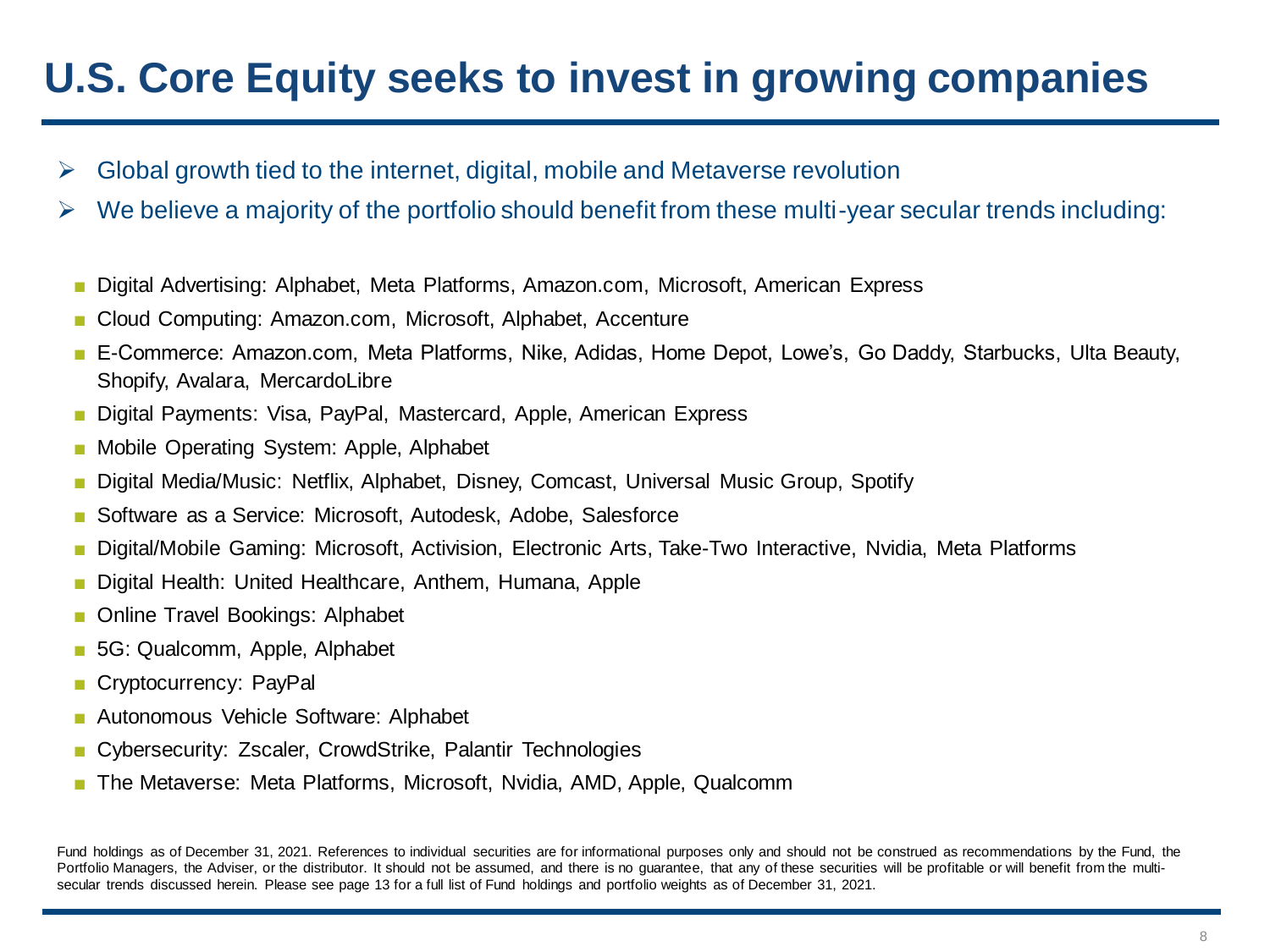# **Key investment theme: The Metaverse**

#### • The Metaverse could be the successor to the mobile internet

- The Metaverse can be defined as a persistent, digital world that is connected to many aspects of the physical world, including people, places and things. The Metaverse enables shared experiences across both the physical and digital worlds.
- In the future, people may be able to access the Metaverse from various devices and through different levels of fidelity such as apps on mobile phones and PCs as well as immersive virtual and augmented reality devices.
- The defining quality of the Metaverse is presence, which is the feeling that you are in another place with another person or group of people.



|                            | <b>Web 1.0</b>     | <b>Web 2.0</b>  | Metaverse              |
|----------------------------|--------------------|-----------------|------------------------|
| <b>Key attribute</b>       | Information access | <b>Mobility</b> | Immersion              |
| <b>Hardware</b>            | Desktop PC         | Smartphones     | Wearables, XR Headsets |
| <b>Network</b>             | Wireline           | <b>Wireless</b> | 5G/Fiber               |
| ΙOS                        | Windows/Mac OS     | iOS/Android     |                        |
| <b>Primary access</b> URLs |                    | Apps            |                        |

Source: Evercore ISI Research 12/10/2021. Company reports, Matthew Ball website, Bernstein Analysis 12/7/21.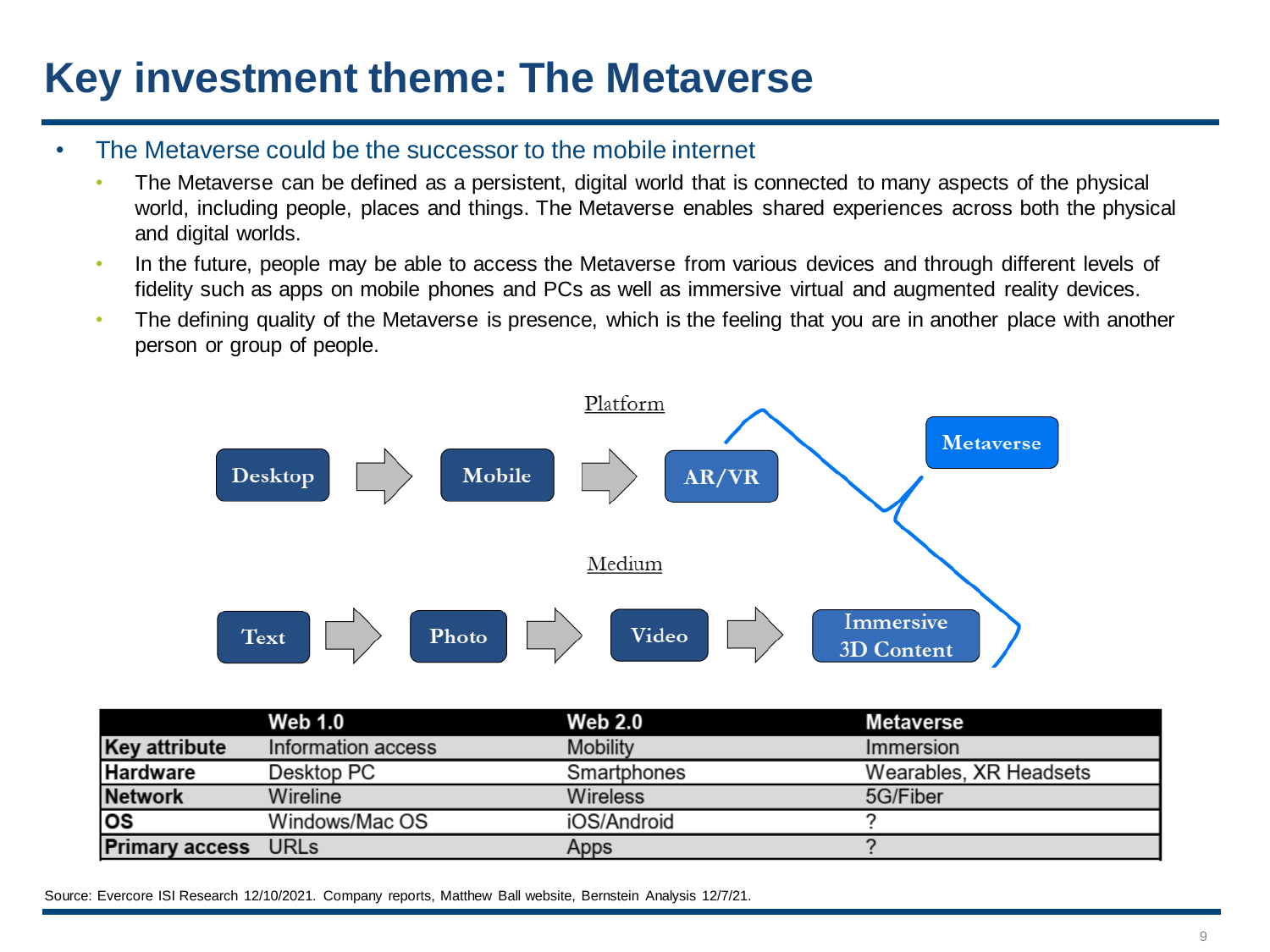# **Key investment theme: The Metaverse (cont.)**

Potential use cases of the Metaverse include…

Socializing



Learning



Advertising







Creating



Entertainment







Working



Real Estate

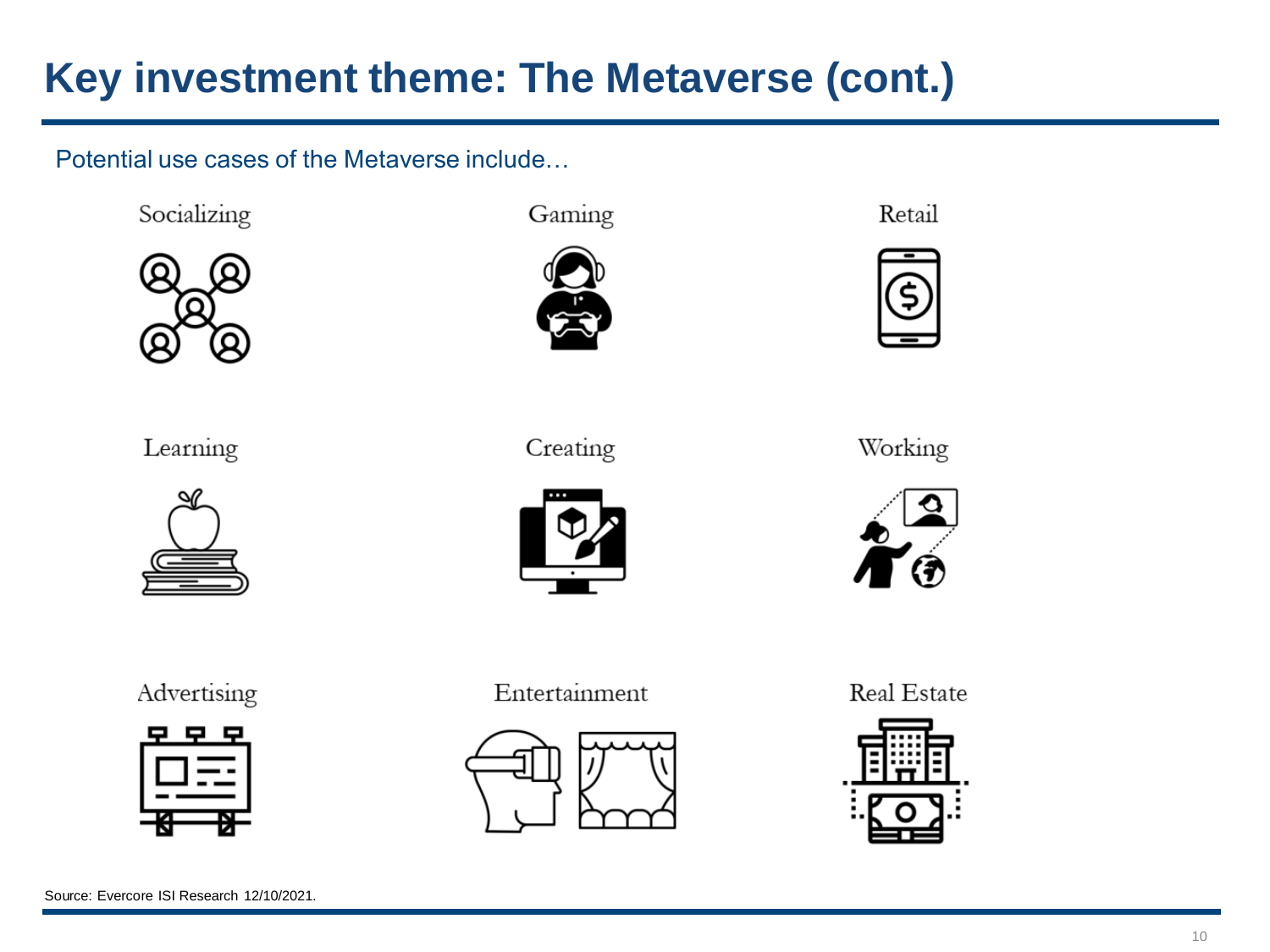### **Key investment theme: The Metaverse (cont.)**

Sizing up the potential total addressable market (TAM) of the Metaverse based on current end markets and their respectable revenue base…

2500  $2T+$ 2000 1500 1000 500 0 PC gaming Software Software apps Digital ads Semiconductors Indiastructure softwate Mobile prones Mobile apps Total  $8^\mathrm{C}$ 

Major metaverse markets (\$B)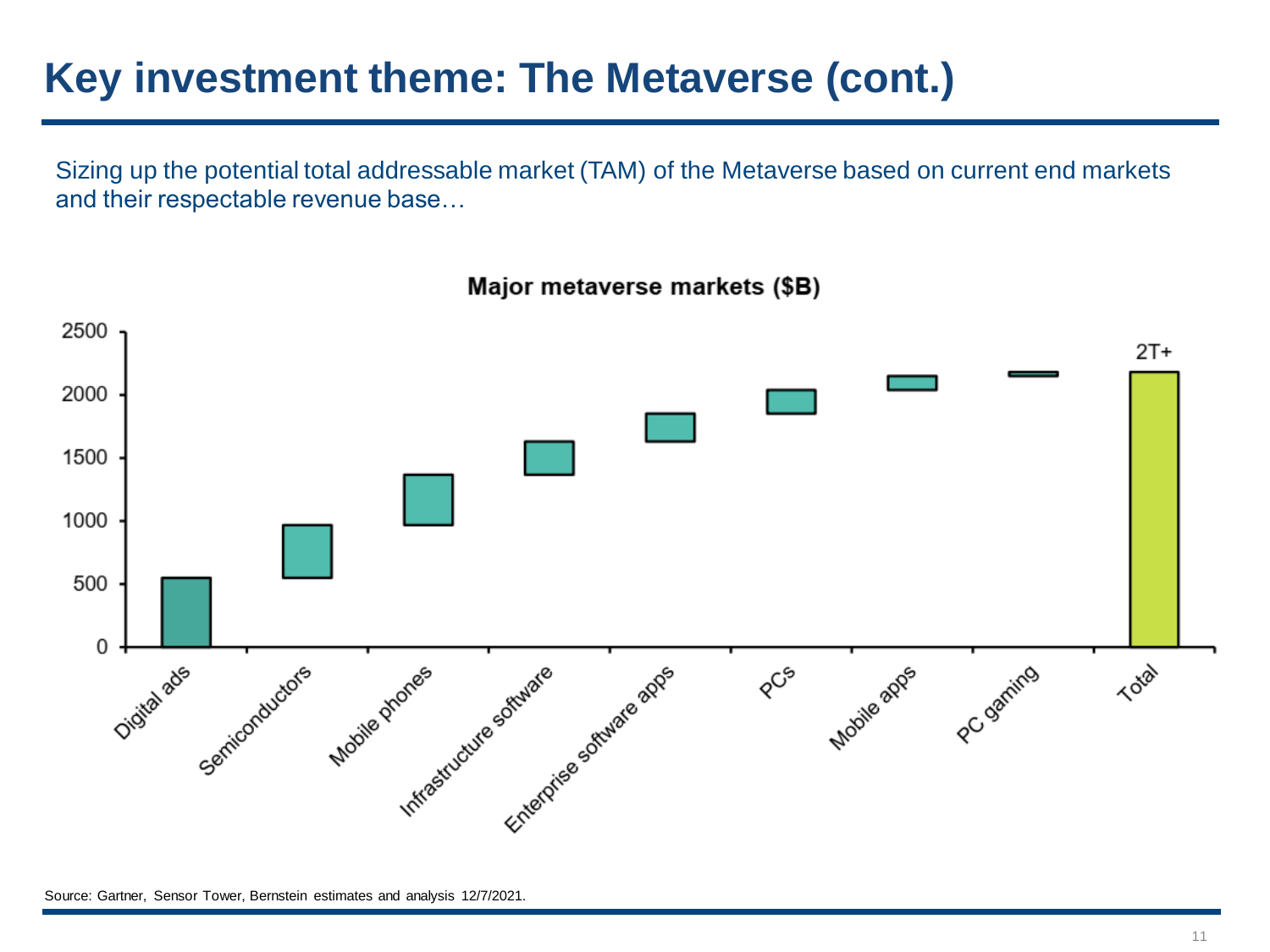# **Portfolio holdings highlights**

- The Fund's holdings generally operate within secularly growing industries
	- ‒ We believe the aforementioned key investment themes helped fuel above average growth for many of the Fund's portfolio companies
- In our view, the Fund's portfolio companies have strong competitive positions due to advantages stemming from having large scale/low-cost structure, superior products/services and/or high-quality brands
- Majority of companies are among the top players in their respective industries

Sector classification scheme reflects GICS (Global Industry Classification Standard). Portfolio composition will change due to ongoing management of the Fund. **Past performance is** no quarantee, nor is it indicative, of future results. Please refer to the end of the presentation for important disclosures.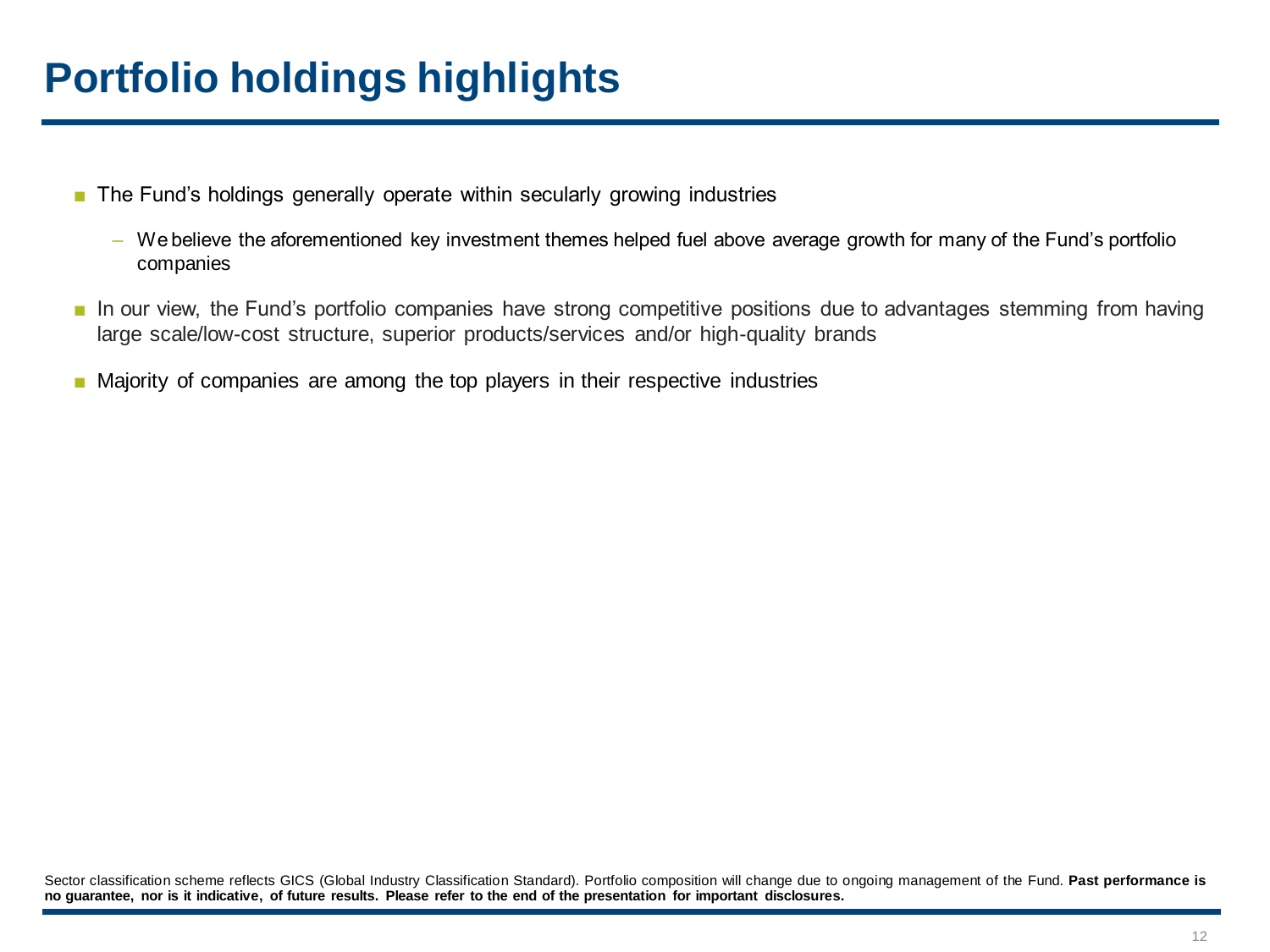# **Holdings as of December 31, 2021**

| <b>Communication Services</b>      | 22.8% |
|------------------------------------|-------|
| Alphabet                           | 9.6%  |
| Meta Platforms                     | 6.6%  |
| Comcast                            | 1.6%  |
| The Walt Disney Company            | 1.6%  |
| <b>Netflix</b>                     | 1.6%  |
| <b>Activision Blizzard</b>         | 0.5%  |
| Match Group                        | 0.3%  |
| Take-Two Interactive Software      | 0.3%  |
| <b>Flectronic Arts</b>             | 0.3%  |
| Univesal Music Group               | 0.2%  |
| Spotif y                           | 0.2%  |
|                                    |       |
| <b>Consumer Discretionary</b>      | 17.2% |
| Amazon                             | 7.2%  |
| Adidas                             | 1.8%  |
| Home Depot                         | 1.6%  |
| Nike                               | 1.6%  |
| $low$ e's                          | 1.4%  |
| O'Reilly Automotive                | 0.7%  |
| Autozone                           | 0.7%  |
| Ulta Beauty                        | 0.7%  |
| LVMH Moët Hennessy - Louis Vuitton | 0.4%  |
| Starbucks                          | 0.4%  |
| Kering                             | 0.4%  |
| Mercadolibre                       | 0.2%  |
| Etsy                               | 0.1%  |

| <b>Consumer Staples</b> | 1.3% |
|-------------------------|------|
| Sprouts Farmers Market  | 0.5% |
| Estee Lauder            | 0.4% |
| L'Oreal                 | 0.3% |
| Constellation Brands    | 0.1% |
|                         |      |

| <b>Financials</b>        | 5.6% |
|--------------------------|------|
| Aon                      | 0.8% |
| Apollo Global Management | 0.8% |
| American Express         | 0.7% |
| Willis Tow ers Watson    | 0.7% |
| The Blackstone Group     | 0.7% |
| KKR                      | 0.6% |
| Morgan Stanley           | 0.5% |
| MSCI                     | 0.4% |
| Blackrock Inc            | 0.3% |
| Moody's                  | 0.2% |
| S&P Global               | 0.0% |
|                          |      |

| <b>Consumer Discretionary</b>      | 17.2%   | <b>Health Care</b>       | 10.8%   |
|------------------------------------|---------|--------------------------|---------|
| Amazon                             | 7.2%    | Thermo Fisher Scientific | $1.6\%$ |
| Adidas                             | 1.8%    | Unitedhealth Group       | 1.6%    |
| Home Depot                         | 1.6%    | <b>IQVIA Holdings</b>    | 1.2%    |
| Nike                               | $1.6\%$ | Anthem                   | 1.1%    |
| Low e's                            | 1.4%    | Humana                   | 1.0%    |
| O'Reilly Automotive                | 0.7%    | Danaher                  | 0.9%    |
| Autozone                           | 0.7%    | Intuitive Surgical       | 0.8%    |
| Ulta Beauty                        | 0.7%    | Zoetis                   | 0.7%    |
| LVMH Moët Hennessy - Louis Vuitton | 0.4%    | Abbott Labs              | 0.7%    |
| Starbucks                          | 0.4%    | <b>HCA Healthcare</b>    | 0.3%    |
| Kering                             | 0.4%    | Edw ards Lifesciences    | 0.3%    |
| Mercadolibre                       | 0.2%    | Stryker                  | 0.3%    |
| Etsy                               | 0.1%    | Cigna Corp.              | 0.2%    |
|                                    |         | <b>Illumina</b>          | 0.2%    |
| <b>Consumer Staples</b>            | $1.3\%$ |                          |         |
| Sprouts Farmers Market             | 0.5%    | <b>Industrials</b>       | 2.1%    |
| Estee Lauder                       | 0.4%    | Airbus                   | 0.7%    |
| L'Oreal                            | 0.3%    | FedEx                    | 0.7%    |
| <b>Constellation Brands</b>        | 0.1%    | Honeyw ell               | 0.4%    |
|                                    |         | <b>IHS Markit</b>        | 0.4%    |
|                                    |         |                          |         |

| <b>Communication Services</b>      | 22.8% | <b>Financials</b>         | 5.6%  | <b>Information Technology</b>                  | 33.9%  |
|------------------------------------|-------|---------------------------|-------|------------------------------------------------|--------|
| Alphabet                           | 9.6%  | Aon                       | 0.8%  | Microsoft                                      | 10.7%  |
| Meta Platforms                     | 6.6%  | Apollo Global Management  | 0.8%  | Apple                                          | 7.5%   |
| Comcast                            | 1.6%  | American Express          | 0.7%  | Accenture                                      | 1.6%   |
| The Walt Disney Company            | 1.6%  | Willis Tow ers Watson     | 0.7%  | Mastercard                                     | 1.6%   |
| Netflix                            | 1.6%  | The Blackstone Group      | 0.7%  | Visa                                           | 1.6%   |
| <b>Activision Blizzard</b>         | 0.5%  | <b>KKR</b>                | 0.6%  | Salesforce                                     | 1.6%   |
| Match Group                        | 0.3%  | Morgan Stanley            | 0.5%  | <b>NVIDIA</b>                                  | 1.6%   |
| Take-Two Interactive Software      | 0.3%  | <b>MSCI</b>               | 0.4%  | PayPal                                         | 1.6%   |
| Electronic Arts                    | 0.3%  | <b>Blackrock</b> Inc      | 0.3%  | Adobe                                          | 1.6%   |
| Univesal Music Group               | 0.2%  | Moody's                   | 0.2%  | Autodesk                                       | 1.4%   |
| Spotify                            | 0.2%  | S&P Global                | 0.0%  | Qualcomm                                       | 0.7%   |
|                                    |       |                           |       | GoDaddy                                        | 0.5%   |
| <b>Consumer Discretionary</b>      | 17.2% | <b>Health Care</b>        | 10.8% | <b>Intuit</b>                                  | 0.4%   |
| Amazon                             | 7.2%  | Thermo Fisher Scientific  | 1.6%  | Zscaler                                        | 0.4%   |
| Adidas                             | 1.8%  | Unitedhealth Group        | 1.6%  | Crow dstrike                                   | 0.3%   |
| Home Depot                         | 1.6%  | <b>IQVIA Holdings</b>     | 1.2%  | <b>Shopify</b>                                 | 0.2%   |
| Nike                               | 1.6%  | Anthem                    | 1.1%  | Avalara                                        | 0.2%   |
| Low e's                            | 1.4%  | Humana                    | 1.0%  | Trimble                                        | 0.2%   |
| O'Reilly Automotive                | 0.7%  | Danaher                   | 0.9%  | <b>Palantir Technologies</b>                   | 0.1%   |
| Autozone                           | 0.7%  | <b>Intuitive Surgical</b> | 0.8%  |                                                |        |
| Ulta Beauty                        | 0.7%  | Zoetis                    | 0.7%  | <b>Materials</b>                               | 0.1%   |
| LVMH Moët Hennessy - Louis Vuitton | 0.4%  | <b>Abbott Labs</b>        | 0.7%  | The Sherw in Williams Co.                      | 0.1%   |
| Starbucks                          | 0.4%  | <b>HCA Healthcare</b>     | 0.3%  |                                                |        |
| Kering                             | 0.4%  | Edw ards Lifesciences     | 0.3%  |                                                |        |
| Mercadolibre                       | 0.2%  | Stryker                   | 0.3%  | <b>Undisclosed</b>                             | 5.0%   |
| Etsy                               | 0.1%  | Cigna Corp.               | 0.2%  |                                                |        |
|                                    |       | <b>Illumina</b>           | 0.2%  | <b>Cash and Equivalents (Net of Liabilitie</b> | 1.1%   |
| <b>Consumer Staples</b>            | 1.3%  |                           |       |                                                |        |
| Sprouts Farmers Market             | 0.5%  | <b>Industrials</b>        | 2.1%  |                                                |        |
| Estee Lauder                       | 0.4%  | Airbus                    | 0.7%  | <b>Total net assets</b>                        | 100.0% |
| L'Oreal                            | 0.3%  | FedEx                     | 0.7%  |                                                |        |
|                                    |       |                           |       |                                                |        |

Due to rounding, percentages may not total to 100%. Sector classification scheme reflects GICS (Global Industry Classification Standard). Portfolio composition will change due to ongoing management of the Fund. Portfolio weights are calculated as a percentage of total net assets. References to individual securities are for informational purposes only and should not be construed as recommendations by the Fund, the Portfolio Managers, the Adviser, or the distributor. Past performance is no guarantee, nor is it indicative, of future results. **Please refer to the end of the presentation for important disclosures.**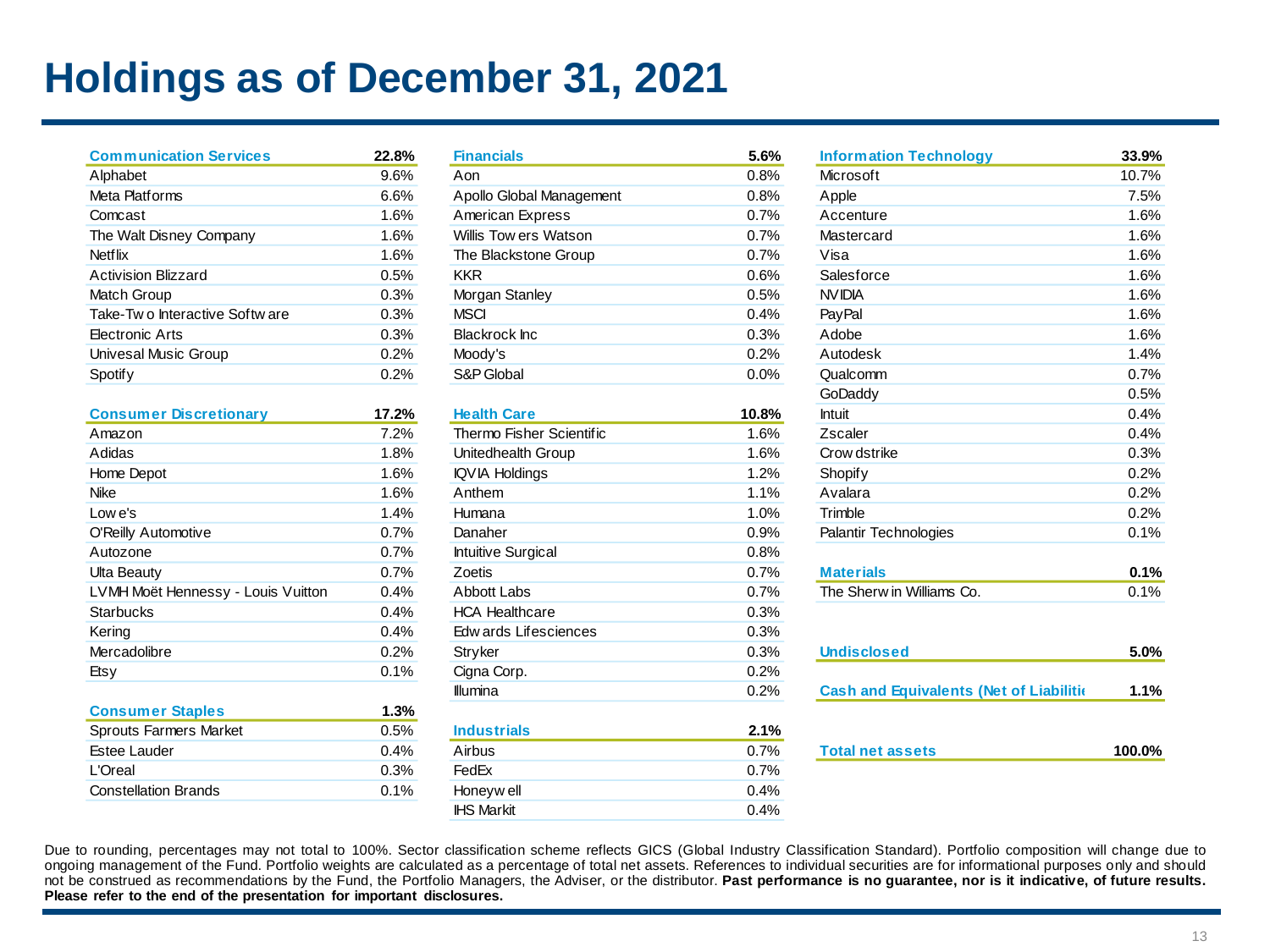### **Portfolio characteristics as of December 31, 2021**

|                                                        | <b>FPA U.S. Core Equity Fund</b> | <b>S&amp;P 500</b> |
|--------------------------------------------------------|----------------------------------|--------------------|
| Large Capitalization Holdings % of Portfolio           | 90.1%                            | 99.4%              |
| Top 5 Holdings % of Portfolio                          | 41.7%                            | 24.3%              |
| Top 10 Holdings % of Portfolio                         | 49.9%                            | 29.0%              |
| Foreign Securities % of Portfolio                      | 3.7%                             | 0.0%               |
| 12-Month Forward P/E                                   | 29.1x                            | 20.9x              |
| Price/Book                                             | 9.1x                             | 4.8x               |
| Return on Equity                                       | 29.7%                            | 18.8%              |
| EPS Growth Forecast (2-year, median)                   | 13.5%                            | $9.0\%$            |
| Revenue Growth Historical (2-year, \$-weighted median) | 27.5%                            | 16.1%              |
| Revenue Growth Forecast (2-year, median)               | 17.8%                            | 14.7%              |
| Debt/Equity                                            | 0.5x                             | 0.9x               |
| Median Market Capitalization (billions)                | \$80.9                           | \$34.0             |
| Weighted Average Market Cap (billions)                 | \$955.2                          | \$665.2            |

P/E (Price-to-Earnings Ratio) is a ratio for valuing a company that measures its current share price relative to its per-share earnings. Forward P/E uses estimated future per-share earnings in the calculation. Forward P/E numbers are estimates and subject to change.

Price to book ratio (P/B Ratio) is a ratio used to compare a stock's market value to its book value.

Return on Equity measures a portfolio company's profitability by dividing net income before taxes less preferred dividends by the value of stockholders' equity.

Earnings Per Share (EPS) is the portion of a company's profit allocated to each outstanding share of common stock. Earnings per share serves as an indicator of a company's profitability.

Debt/Equity (debt-to-equity ratio) is a ratio indicating the relative proportion of shareholders' equity and debt used to finance a company's assets.

Market Capitization, refers to the total dollar market value of a company's outstanding shares.

Portfolio composition will change due to ongoing management of the Fund. Comparison to the S&P 500 is for illustrative purposes only. The Fund does not include outperformance of any index or benchmark in its investment objectives. Past performance is no guarantee of future results. Please refer to the end of the presentation for important disclosures.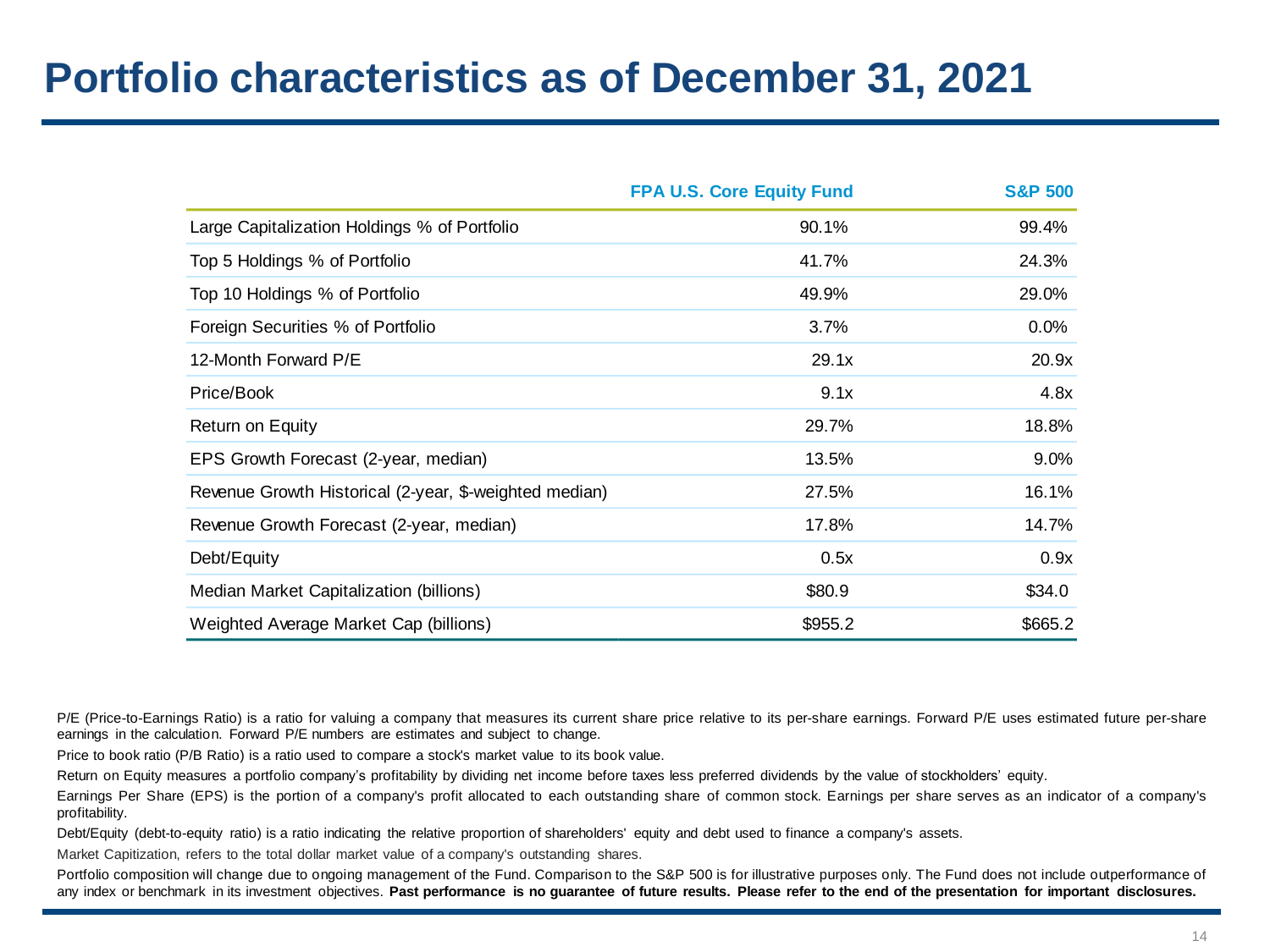### **Sector breakdown as of December 31, 2021**

| <b>Sector</b>                                    | <b>FPA U.S. Core Equity Fund</b> | <b>S&amp;P 500</b> |
|--------------------------------------------------|----------------------------------|--------------------|
| Information Technology                           | 36.1%                            | 28.7%              |
| <b>Communication Services</b>                    | 24.1%                            | 10.0%              |
| <b>Consumer Discretionary</b>                    | 17.9%                            | 12.0%              |
| <b>Health Care</b>                               | 10.9%                            | 13.1%              |
| <b>Financials</b>                                | 5.7%                             | 11.3%              |
| <b>Industrials</b>                               | 2.1%                             | 7.8%               |
| <b>Consumer Staples</b>                          | 1.3%                             | 6.1%               |
| <b>Real Estate</b>                               | 0.6%                             | 2.7%               |
| <b>Materials</b>                                 | 0.1%                             | 2.5%               |
| Energy                                           | 0.0%                             | 3.4%               |
| <b>Utilities</b>                                 | 0.0%                             | 2.5%               |
| <b>Total</b>                                     | 98.9%                            | 100.0%             |
| <b>Cash and equivalents (net of liabilities)</b> | 1.1%                             |                    |

Due to rounding, percentages may not total to 100%. Sector classification scheme reflects GICS (Global Industry Classification Standard). Portfolio composition will change due to ongoing management of the Fund. Comparison to an index is for illustrative purposes only. The Fund does not include outperformance of any index or benchmark in its investment objectives. **Please refer to the end of the presentation for important disclosures.**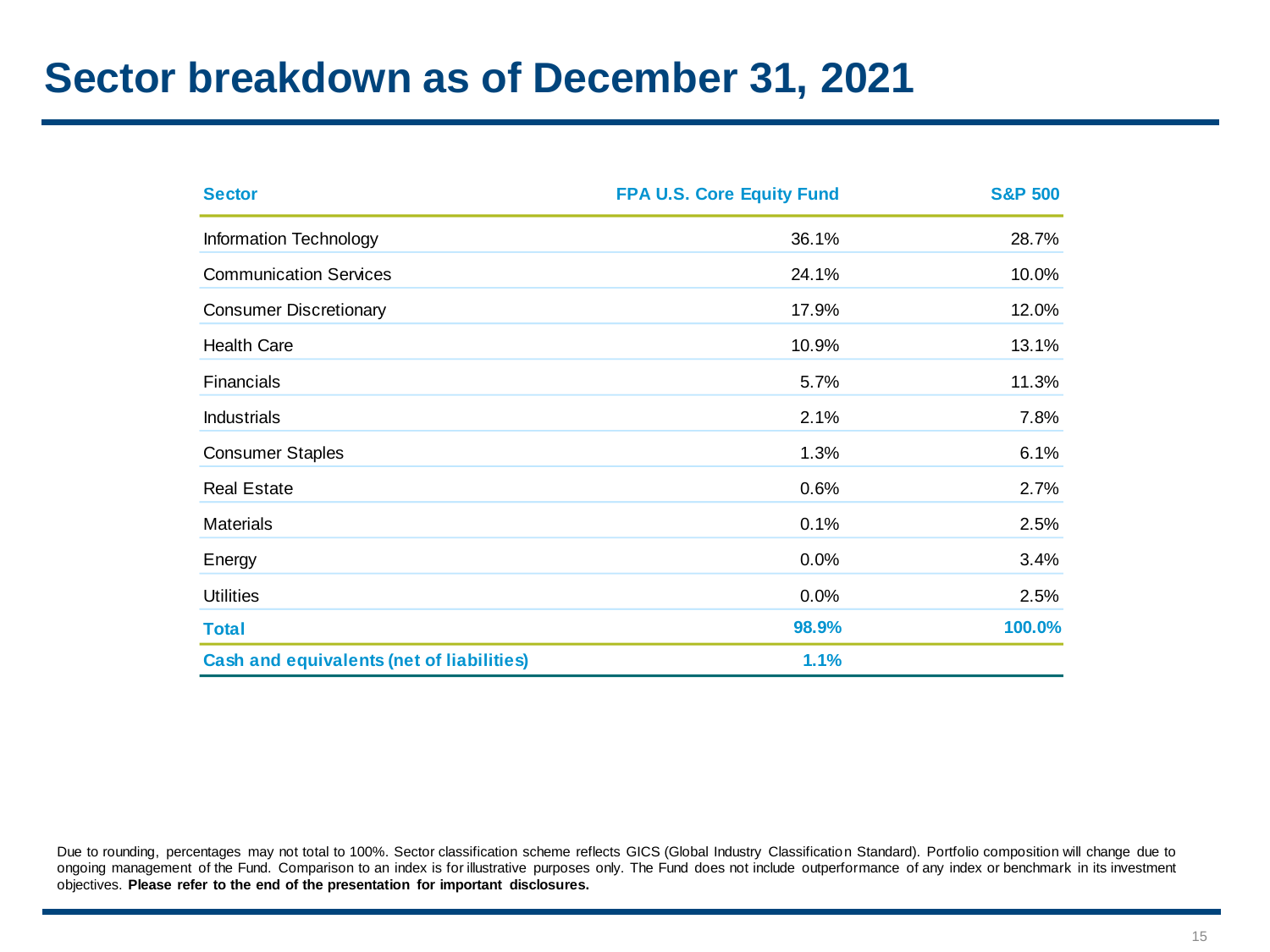### **Important Disclosures**

This presentation is for informational and discussion purposes only. It is important to understand that the views expressed on these slides are subject to change without notice based on market and other conditions. This presentation does not constitute, and should not be construed as, an offer or solicitation for the purchase or sale with respect to any securities, products or services discussed, and neither does it provide investment advice. Any such offer or solicitation shall only be made pursuant to the Fund's Prospectus, which supersedes the information contained herein in its entirety.

The statements contained herein reflect the opinions and views of the portfolio manager as of the date written. These views may differ from other portfolio managers and analysts of the firm as a whole, and are not intended to be a forecast of future events, a guarantee of future results or investment advice.

Portfolio composition will change due to ongoing management of the Fund. References to individual securities or sectors are for informational purposes only and should not be construed as a recommendation by the Fund, the portfolio managers, FPA or the distributor to purchase or sell such securities or sectors, and any information provided is not a sufficient basis upon which to make an investment decision. It should not be assumed that future investments will be profitable or will equal the performance of the security examples discussed. The portfolio holdings as of the most recent quarter-end may be obtained at www.fpa.com.

Future events or results may vary significantly from those expressed and are subject to change at any time in response to changing circumstances and industry developments. This information and data has been prepared from sources believed reliable, but the accuracy and completeness of the information cannot be guaranteed and is not a complete summary or statement of all available data. You should not construe the contents of this document as legal, tax, investment or other advice or recommendations.

You should consider the Fund's investment objectives, risks, and charges and expenses carefully before you invest. The Prospectus details the Fund's objective and policies and other matters of interest to the prospective investor. Please read the Prospectus carefully before investing. The Prospectus may be obtained by visiting the website at www.fpa.com, by calling toll-free, 1-800-982-4372, or by contacting the Fund in writing.

Past performance is no quarantee of future results and current performance may be higher or lower than the performance shown. This data represents past performance and investors should understand that investment returns and principal values fluctuate, so that when you redeem your investment it may be worth more or less than its original cost. The Fund's net expense ratio as of most recent prospectus is 1.22% The total expense ratio is 1.43% (as of most recent prospectus). Current month-end performance, which may be higher or lower than the performance data quoted, may be obtained at **www.fpa.com or by calling toll-free, 1-800-982-4372.**

On September 1, 2015, the Fund changed its name to FPA U.S. Value Fund, Inc., and the current portfolio manager assumed management of the Fund on that date. Contemporaneous with this change, the Fund transitioned to its current investment strategy. Performance prior to September 1, 2015, reflects the performance of the prior portfolio manager and investment strategy. Performance prior to September 1, 2015 is not indicative of performance for any subsequent periods. The transition took place during time period from September 1, 2015-September 30, 2015.

Investments, including investments in mutual funds, carry risks and investors may lose principal value. Capital markets are volatile and can decline significantly in response to adverse issuer, political, regulatory, market, or economic developments. The Fund may purchase foreign securities, including American Depository Receipts (ADRs) and other depository receipts, which are subject to interest rate, currency exchange rate, economic and political risks; this may be enhanced when investing in emerging markets. Foreign investments, especially those of companies in emerging markets, can be riskier, less liquid, harder to value, and more volatile than investments in the United States. Adverse political and economic developments or changes in the value of foreign currency can make it more difficult for the Fund to value the securities. Differences in tax and accounting standards, difficulties in obtaining information about foreign companies, restrictions on receiving investment proceeds from a foreign country, confiscatory foreign tax laws, and potential difficulties in enforcing contractual obligations, can all add to the risk and volatility of foreign investments.

Small and mid-cap stocks involve greater risks and they can fluctuate in price more than larger company stocks. Groups of stocks, such as value and growth, go in and out of favor which may cause certain funds to underperform other equity funds. You risk paying more for a security than you received from its sale.

Value style investing presents the risk that such holdings or securities' intrinsic value may never be realized by the market and that their prices may go down. In addition, value style investing may fall out of favor and underperform growth or other styles of investing during given periods. Securities selected by portfolio managers using a value strategy may never reach their intrinsic value because the market fails to recognize what such portfolio managers consider to be the true business value or because the portfolio managers have misjudged those values.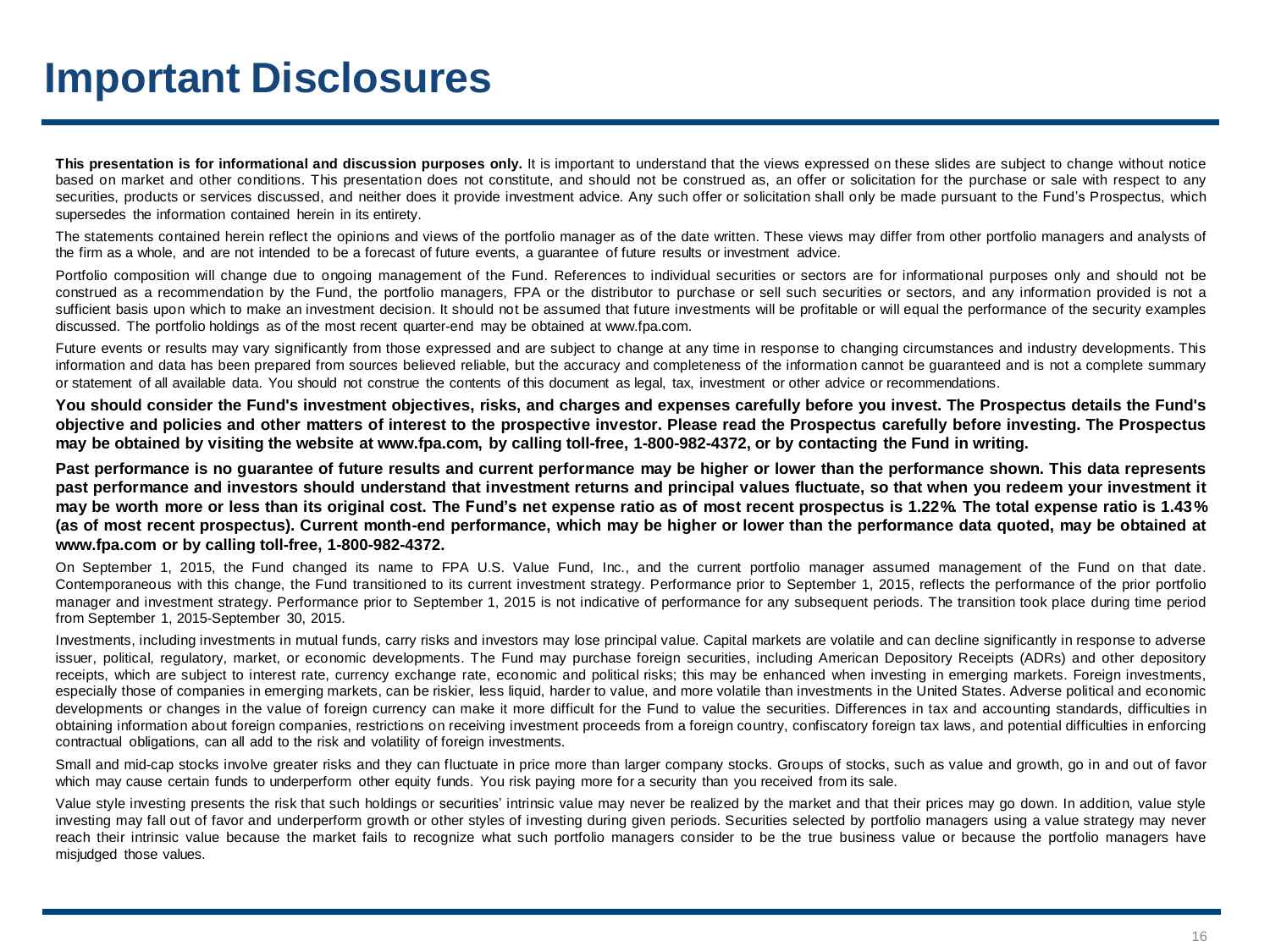### **Important Disclosures – cont'd**

Certain statements contained in this presentation may be forward-looking and/or based on current expectations, projections, and information currently available to FPA, and can be identified by the use of forward-looking terminology such as "may," "will," "should," "expect," "anticipate," "target," "intend," "continue" or "believe," or the negatives thereof or other variations thereon or comparable terminology. While we believe we have a reasonable basis for our comments and we have confidence in our opinions, actual events or results may differ from materially those we anticipate, or the actual performance of any investments described herein may differ from those reflected or contemplated in such forward-looking statements, due to various risks and uncertainties. We cannot assure future results and disclaim any obligation to update or alter any forward-looking statements, whether as a result of new information, future events, or otherwise. Such statements may or may not be accurate over the long-term. Statistical data or references thereto were taken from sources which we deem to be reliable, but their accuracy cannot be guaranteed.

The information contained herein is not complete, may change, and is subject to, and is qualified in its entirety by, the more complete disclosures, risk factors, and other information contained in the Fund's Prospectus and Statement of Additional Information ("SAI") and/or FPA's Form ADV. The information is not intended to be, nor shall it be construed as, investment advice or a recommendation of any kind. **Past performance is not a guarantee, nor is it indicative, of future results.**

Certain information provided in this report is based upon data existing as of the date(s) of the report in FPA's internal systems and has not been audited or reviewed. While we believe the information to be accurate, it is subject in all respects to adjustments that may be made after proper review and reconciliation.

The FPA Funds are distributed by UMB Distribution Services, LLC, 235 W. Galena Street, Milwaukee, WI, 53212.

#### **Index / Category Definitions**

Comparison to any index should not be relied upon as a fully accurate measure of comparison. The Fund will be less diversified than the indices noted herein, and may hold non-index securities or securities that are not comparable to those contained in an index. Indices may hold positions that are not within the Fund's investment strategy. Indices are unmanaged and do not reflect any commissions or fees which would be incurred by an investor purchasing the underlying securities. The Fund does not include outperformance of any index in its investment objectives. An investor cannot invest directly in an index.

The **S&P 500 Index** includes a representative sample of 500 hundred companies in leading industries of the U.S. economy. The index focuses on the large-cap segment of the market, with over 80% coverage of U.S. equities, but is also considered a proxy for the total market.

#### **Past performance is no guarantee, nor is it indicative, of future results.**